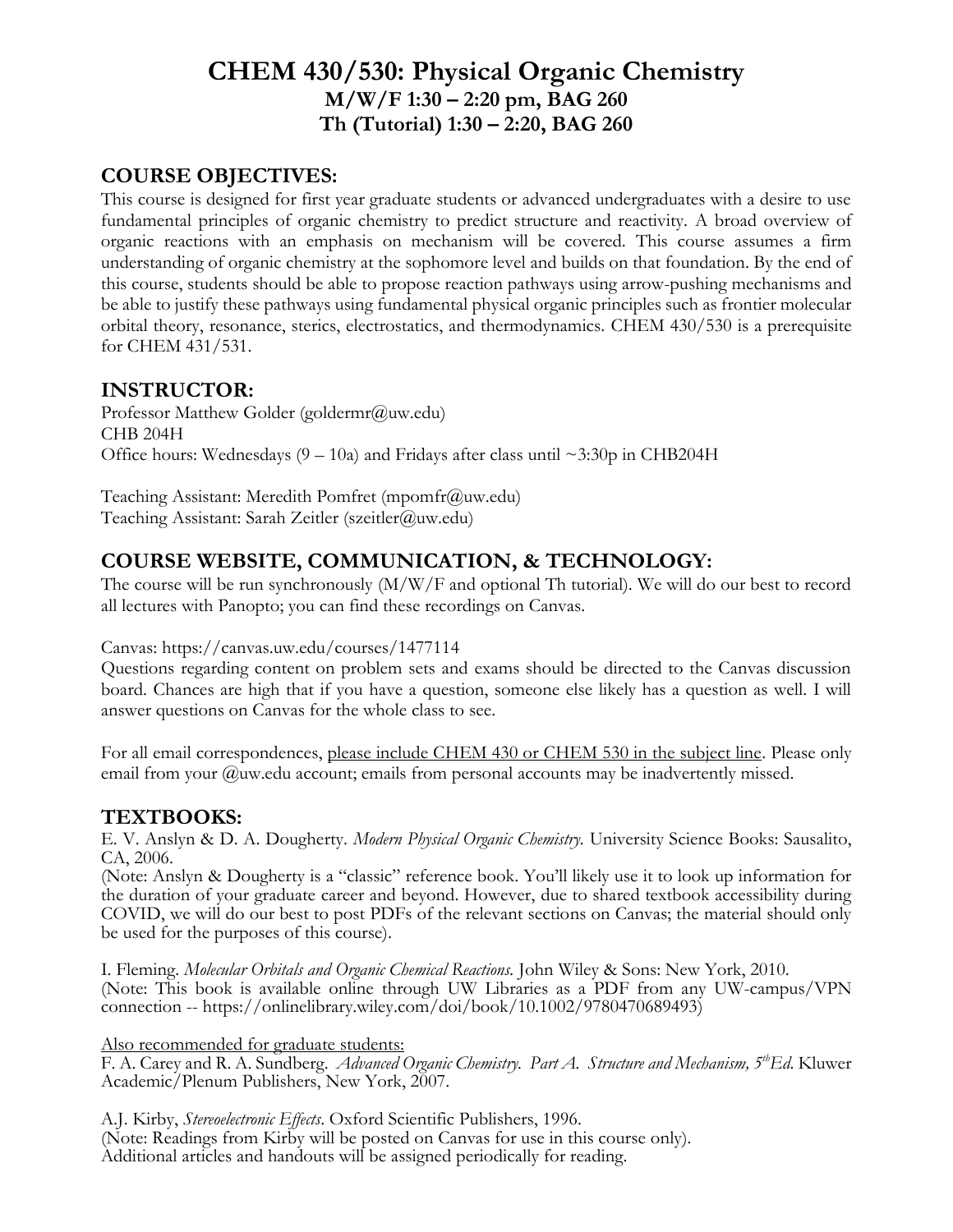## **WEEKLY TAKE HOME CHALLENGES (THCs):**

Take home challenges (i.e., problem sets) will be assigned throughout the course, roughly weekly (nine in total). THCs are the main way to assess your newfound knowledge. You are welcome to work in groups but I ask that you only write down answers you are comfortable defending. Ultimately, this is an upper level course and your goal should be to learn and understand as much material as possible as opposed to simply "getting a good grade". You may use your notes and books for the THCs, but please do not use Scifinder, Reaxys, Google Scholar, etc to look up the original references. Except for religious reasons (see below), all other unavoidable conflicts will need to be approved by the Chemistry Department. You may submit a request here (please do not email staff directly):<https://chem.washington.edu/student-absences>

THCs will be graded and you will receive feedback. Electronic versions of the THCs will be posted on Canvas. Please hand in your neatly written (on as many pieces of  $8.5$ "x11" paper as you need) to us at the beginning of class. Due dates/times will be listed on each THC and Canvas. Solutions will also be posted on Canvas prior to the Thursday tutorials. Your lowest grade will be dropped.

### **TUTORIALS:**

We will go over problem sets during the optional tutorials (Thursdays, 1:30-2:20p).

### **FINAL TAKE HOME CHALLENGE (THC):**

Cumulative, Assigned on M 12/13 and due TBA

### **PRESENTATIONS (CHEM 530 ONLY):**

Graduate students will be responsible for preparing a short talk (~15 minutes) on a young (pre-tenure) organic chemistry faculty member. You will be broken into teams of 4 to prepare and present. Undergraduates in CHEM 430 will not prepare presentations but are expected to attend the sessions. These presentations will be periodically scheduled during the quarter (see dates below). I will provide a list of assigned "topics". One major goal of this assignment is to expose everyone to the broad/diverse nature of organic chemistry (both personnel and topics). You will peer review each presentation. **Slides are due Friday 10/22; you will be randomly assigned to present on 10/22, 11/5, or 12/10 and should be prepared to present when it is your group's turn.**

### **GRADING:**

430: Final THC (25%), weekly THCs (70%), presentation peer review (5%) 530: Final THC (25%), weekly THCs (60%), presentation (10%), presentation peer review (5%)

### **RELIGIOUS ACCOMODATIONS:**

Washington state law requires that UW develop a policy for accommodation of student absences or significant hardship due to reasons of faith or conscience, or for organized religious activities. The UW's policy, including more information about how to request an accommodation, is available at Religious Accommodations Policy (https://registrar.washington.edu/staffandfaculty/religious-accommodationspolicy/). Accommodations must be requested within the first two weeks of this course using the Religious Accommodations Request form:

[https://registrar.washington.edu/students/religious-accommodations-request/.](https://registrar.washington.edu/students/religious-accommodations-request/)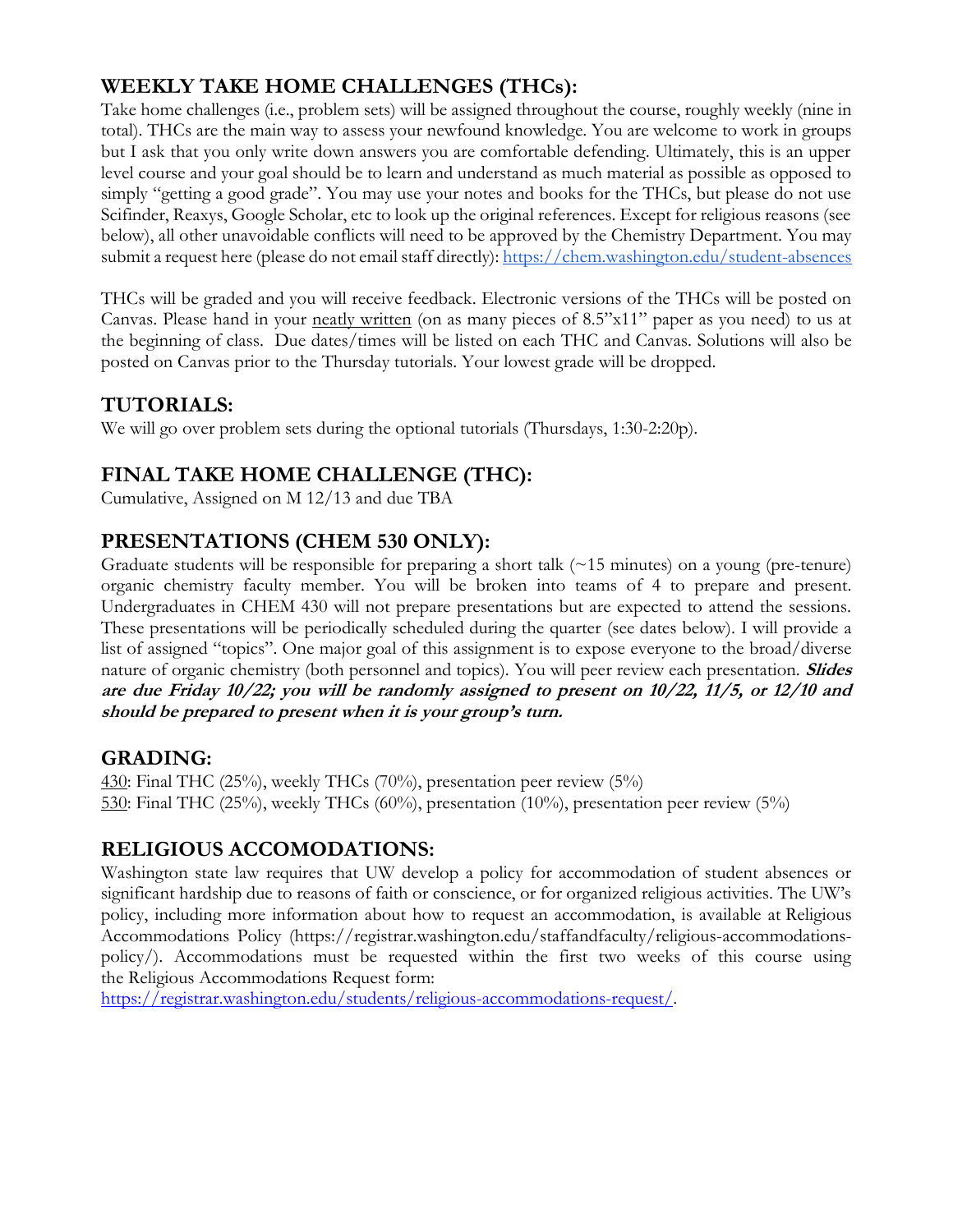# **TENTATIVE SCHEDULE (SUBJECT TO CHANGE):**

| Lecture #               | Date      | Week #          | <b>Topics</b>                                                                                                                                                                                                                                                                                                                                             |
|-------------------------|-----------|-----------------|-----------------------------------------------------------------------------------------------------------------------------------------------------------------------------------------------------------------------------------------------------------------------------------------------------------------------------------------------------------|
| 1                       | W 9/29    | $\mathbf{1}$    | Introduction, Bonding/Molecular Orbitals,<br>Hybridization I                                                                                                                                                                                                                                                                                              |
| $\overline{2}$          | F 10/1    | $\mathbf{1}$    | Hybridization II, Arrow Pushing                                                                                                                                                                                                                                                                                                                           |
| 3                       | $M$ 10/4  | $\overline{2}$  | Molecular Orbital Trends, Energy Diagrams                                                                                                                                                                                                                                                                                                                 |
| $\overline{\mathbf{4}}$ | W 10/6    | $\overline{2}$  | "4 Types of Energy", Kinetics and Selectivity                                                                                                                                                                                                                                                                                                             |
| 5                       | F 10/8    | 2               | TS Theory (Hammond Postulate/Curtin-Hammett),<br>Carbocations (Empty p-orbital) I- SN1 Rxns, Stability                                                                                                                                                                                                                                                    |
| 6                       | M 10/11   | 3               | Carbocations (Empty p-orbital) II- Lone Pair v. Pi v.<br>Sigma Donation, norbornyl cations, cyclopropyl<br>cations                                                                                                                                                                                                                                        |
| 7                       | W 10/13   | 3               | Carbocations (Empty p-orbital) III- More Sigma<br>Donation (beta metal carbocations, neighboring group<br>effects, solvent effects)                                                                                                                                                                                                                       |
| 8                       | F 10/15   | $\mathfrak{Z}$  | Addition to $\pi^*$ I-Additions to C=O (Cram model,<br>Felkin-Anh)                                                                                                                                                                                                                                                                                        |
| 9                       | M 10/18   | $\overline{4}$  | Addition to $\pi^*$ II- Additions to C=O (Lewis Acid,<br>Relative trends)                                                                                                                                                                                                                                                                                 |
| 10                      | W 10/20   | $\overline{4}$  | Addition to $\pi^*$ III- Additions to C=O + C=N<br>(Organocatalysis/LUMO-lowering reactions, Reductive<br>amination, Conjugate addition)                                                                                                                                                                                                                  |
| ${\bf P}$               | F 10/22   | $\overline{4}$  | Presentations (3 groups present)                                                                                                                                                                                                                                                                                                                          |
| 11                      | M 10/25   | 5               | Addition to $\sigma^*$ I- Proton transfer, SN2 + Addition to<br>$\sigma^*$ II- Steric effects, SN1 v. SN2 v. SN2'                                                                                                                                                                                                                                         |
| 12                      | W 10/27   | 5               | Addition to $\sigma^*$ III- Migratory rearrangements (Pinacol,<br>Tiffeneau-Demjanov, Wolff, Hofmann, Beckman,<br>Baeyer-Villiger)                                                                                                                                                                                                                        |
| 13                      | F 10/29   | 5               | Finish o* III (Hofmann, Beckmann, B-V, Migratory<br>Apptitutde, Orbitals)                                                                                                                                                                                                                                                                                 |
| 14                      | M 11/1    | 6               | Elimination Reactions I- E1 v. E2 v. E1cb                                                                                                                                                                                                                                                                                                                 |
| 15                      | W 11/3    | 6               | Elimination Reactions II- Beta metals, Peterson<br>Olefination, Grob, Thermal                                                                                                                                                                                                                                                                             |
| ${\bf P}$               | F 11/5    | 6               | No Class, Work on THC5                                                                                                                                                                                                                                                                                                                                    |
| 16                      | M 11/8    | 7               | Nucleophlic filled n orbitals I- Acid/Base, pKa                                                                                                                                                                                                                                                                                                           |
| ${\bf P}$               | W 11/10   | $7\phantom{.0}$ | Presentations (3 groups present)                                                                                                                                                                                                                                                                                                                          |
| 17                      | F 11/12   | 7               | Nucleophilic filled n orbitals II- Anions,<br>Organometallics (-Li, -Mg, -Cu)                                                                                                                                                                                                                                                                             |
| 18                      | $M$ 11/15 | 8               | Nucleophilic $\pi$ orbitals I- Heteroatom electrophiles (H-<br>X addition, epoxidation,<br>hydroboration/oxidation/migration)                                                                                                                                                                                                                             |
| 19                      | W 11/17   | 8               | Nucleophilic $\pi$ orbitals II- Carbon-carbon bond<br>formation (Prins, allylation/crotylation,<br>enols/enamines/enolates: regioselectivity<br>thermodynamic v. kinetic)<br>Nucleophilic $\pi$ orbitals III- Carbon-carbon bond<br>formation (Finish enols/enamines/enolates: C-<br>alkylation v. O-acylation, Ireland TS, Z-T TS,<br>stereoselectivity) |